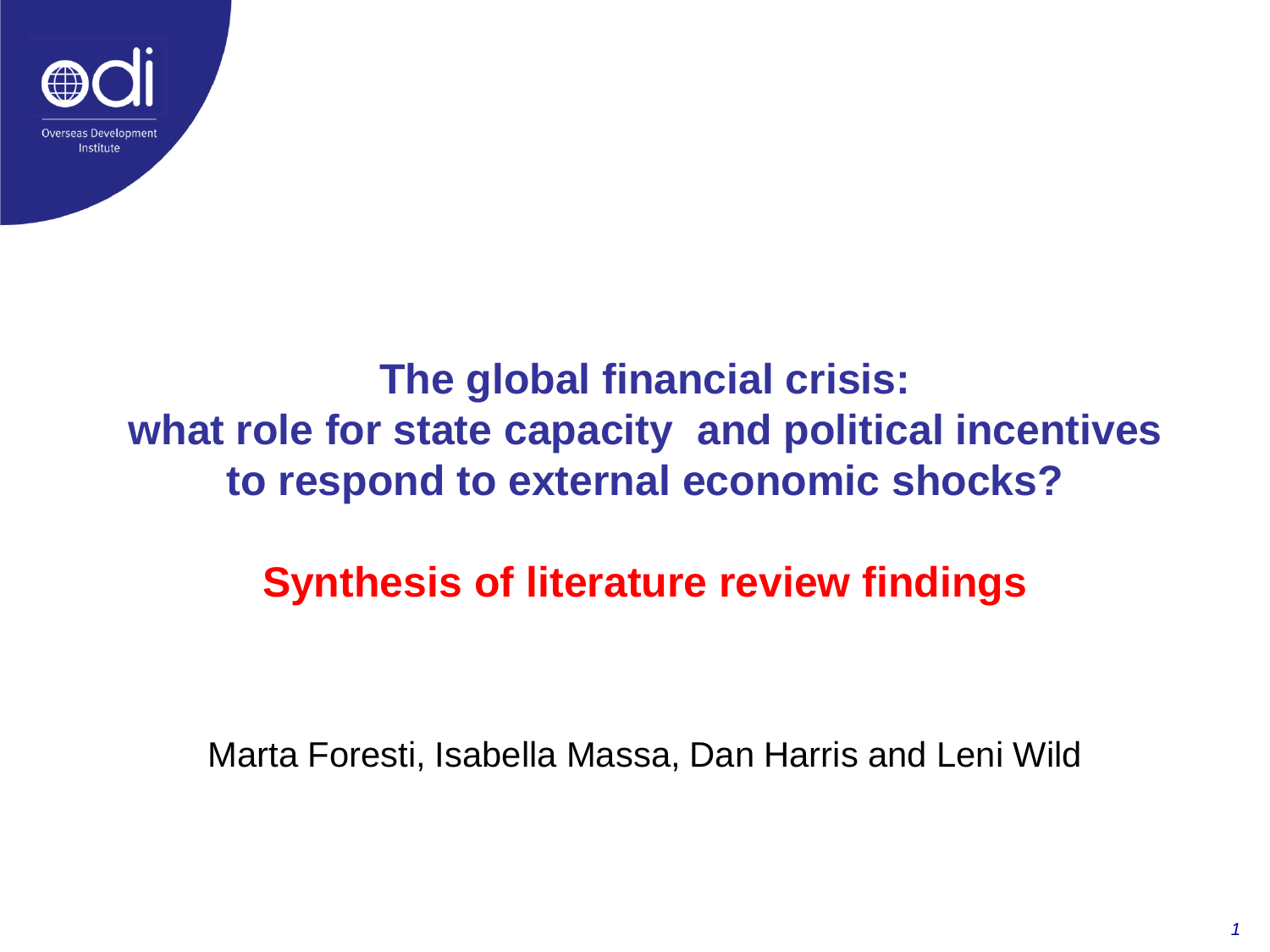

### **State capacity and political incentives: why?**

- Growing recognition that **governance and institutional set** up likely to influence ability to respond to external economic shocks
- But we don't know **how in practice** these issues influence response and implementation
- Especially how (political) **incentives and blockages** affect reform as a response to an international driver
- Important to better target donors assistance to country responses.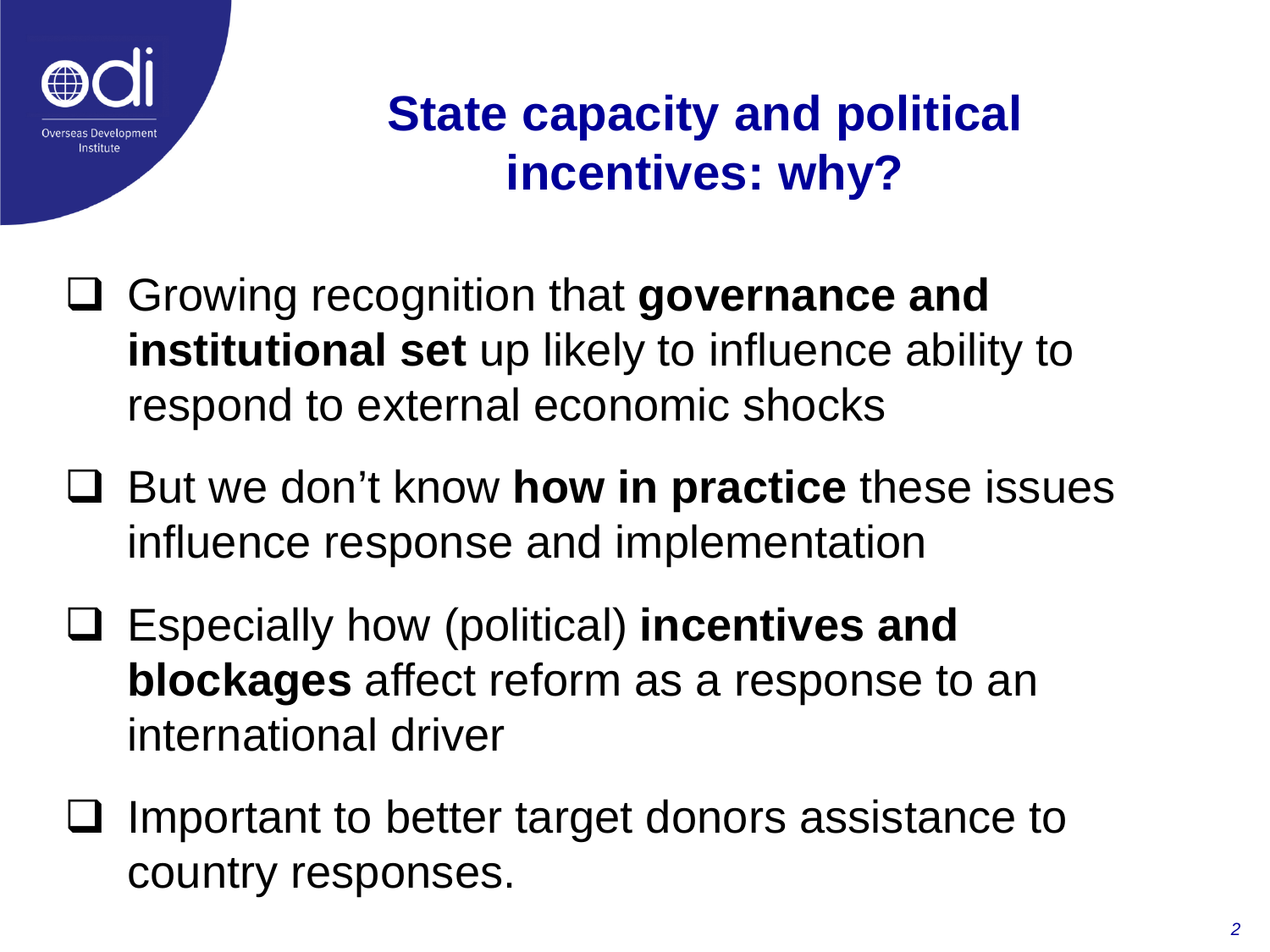

## **The questions (November2009)**

- How responsive have countries been to the crisis to date, and what are the emerging governance and politicaleconomy implications?
- $\Box$  What are the key political and governance factors affecting state capacity (including incentives) to manage the effects and risks posed by the financial crisis in different country contexts?
- $\Box$  What might this tell us about state capacity and political incentives to manage other external shocks?
- What can donors and other external actors do to support institutions/states in these contexts and to enhance their capacity to respond to external shocks?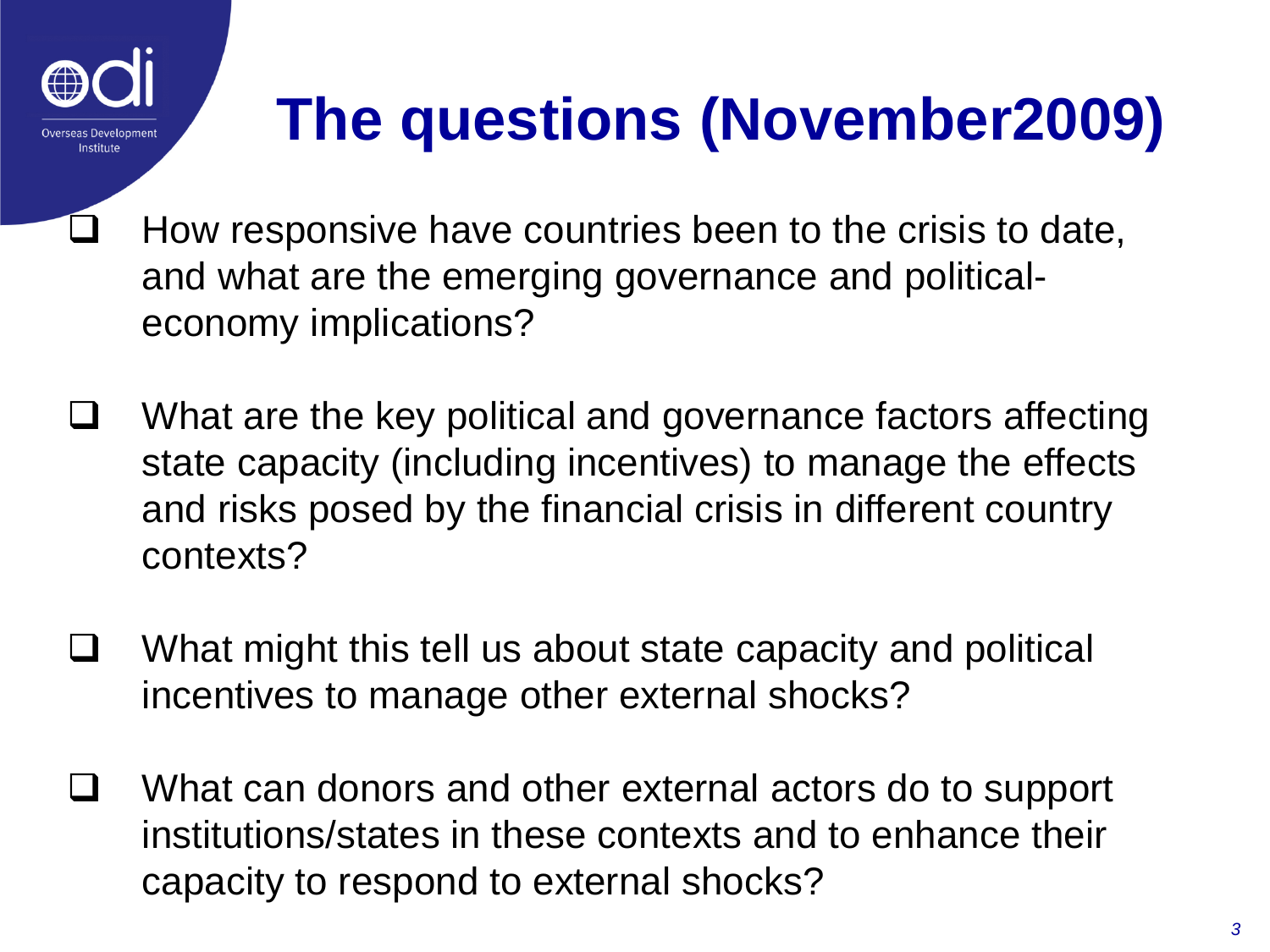

### **Work so far**

**Let** Consultations and meetings with DFID and others studying the macro economic effects of the crisis

### **Desk study**

- $\checkmark$  Synthesis of economic effects of crisis
- $\checkmark$  Initial analysis and follow up questionnaires/interview with selected countries affected by crisis to investigate governance dimensions
- $\checkmark$  Literature review on state capacity and state response to previous economic shocks
- $\checkmark$  Draft briefing
- $\Box$  Meetings and discussion with DFID
- $\Box$  A pause
- $\Box$  Initial discussions in way forward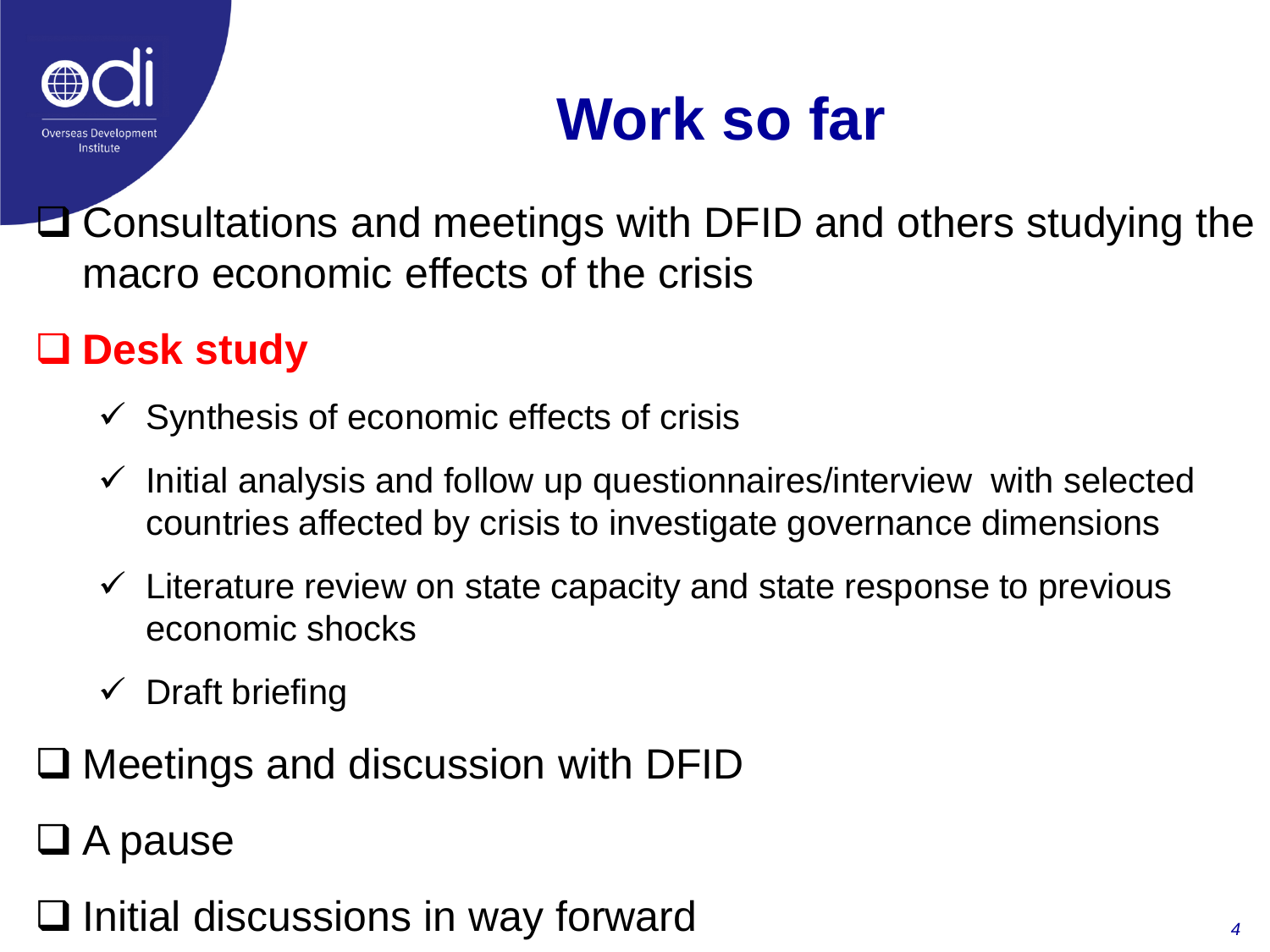

### **Forms of state capacity**

### Wide range of interpretations

- **□** Capacity to analyse economic problems and identify solutions
- $\Box$  Policy choices but also implementation capacity
- Grindle (1996) institutional, technical, administrative and political : all likely to be affected by economic and political crises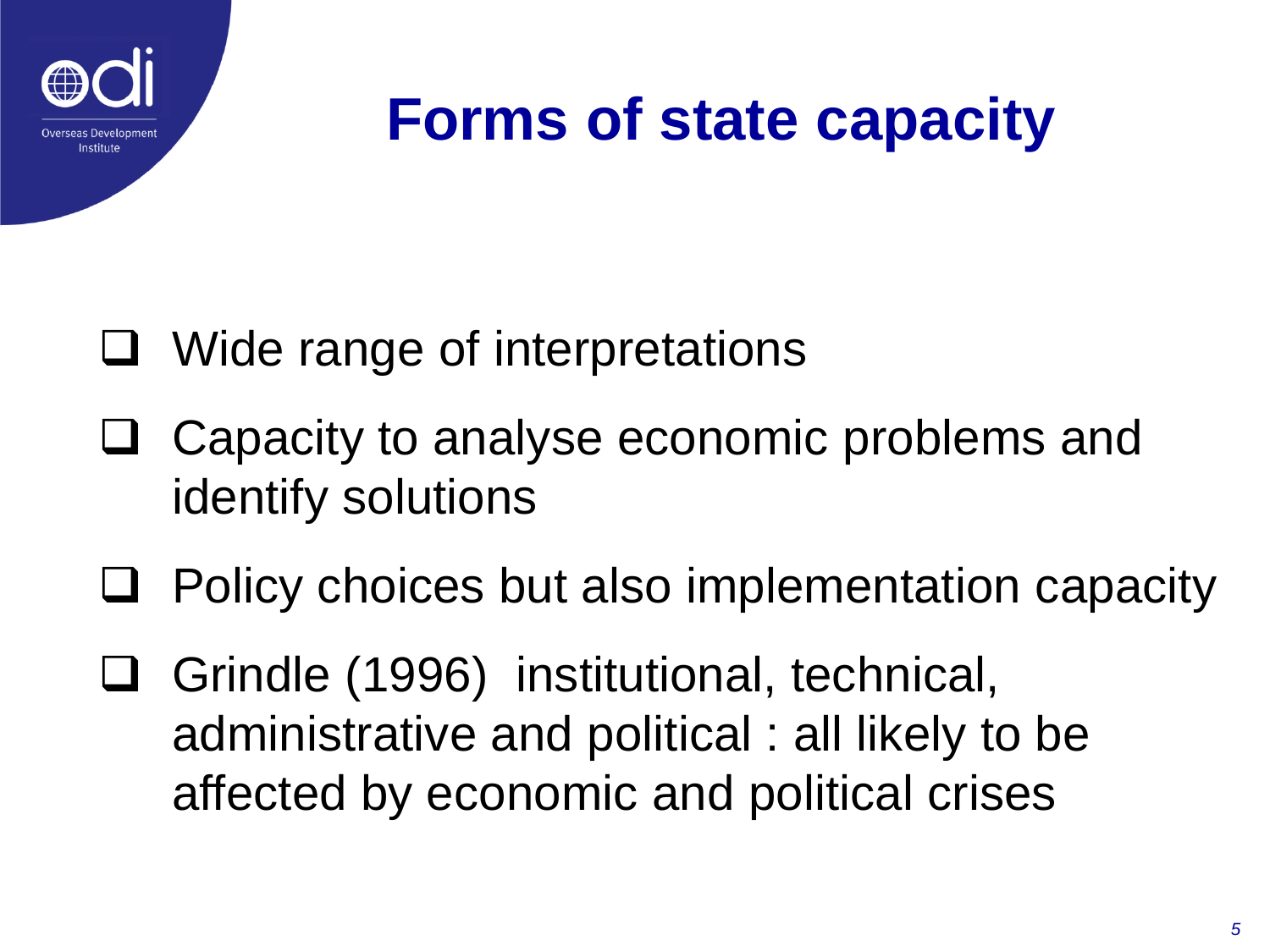

# **Not only capacity….**

- **Flexibility**: capacity to innovate/enterpreneurship and responsiveness . Flexible economic structures adjust more quickly to shocks (Killick 1995)
- **Adaptability**: insulation form short term pressure and responsiveness to long term economic needs (Seddon and Belton Jones 1995)
- **Autonomy** of bureaucracy and civil service: important but needs to be embedded in social networks and ties (e.g. With business community)
- **Factors for 'state insulation**': rulers views and commitment to reform: technocrats' role in decision making; before –crisis capacity to reform; external influence (e.g. donors) (Callaghy 1990)
- **Regimes**: Authoritarian regimes not necessarily better placed to respond effectively. External shocks do not necessarily increase likelihood of regime change (Nelson 1990)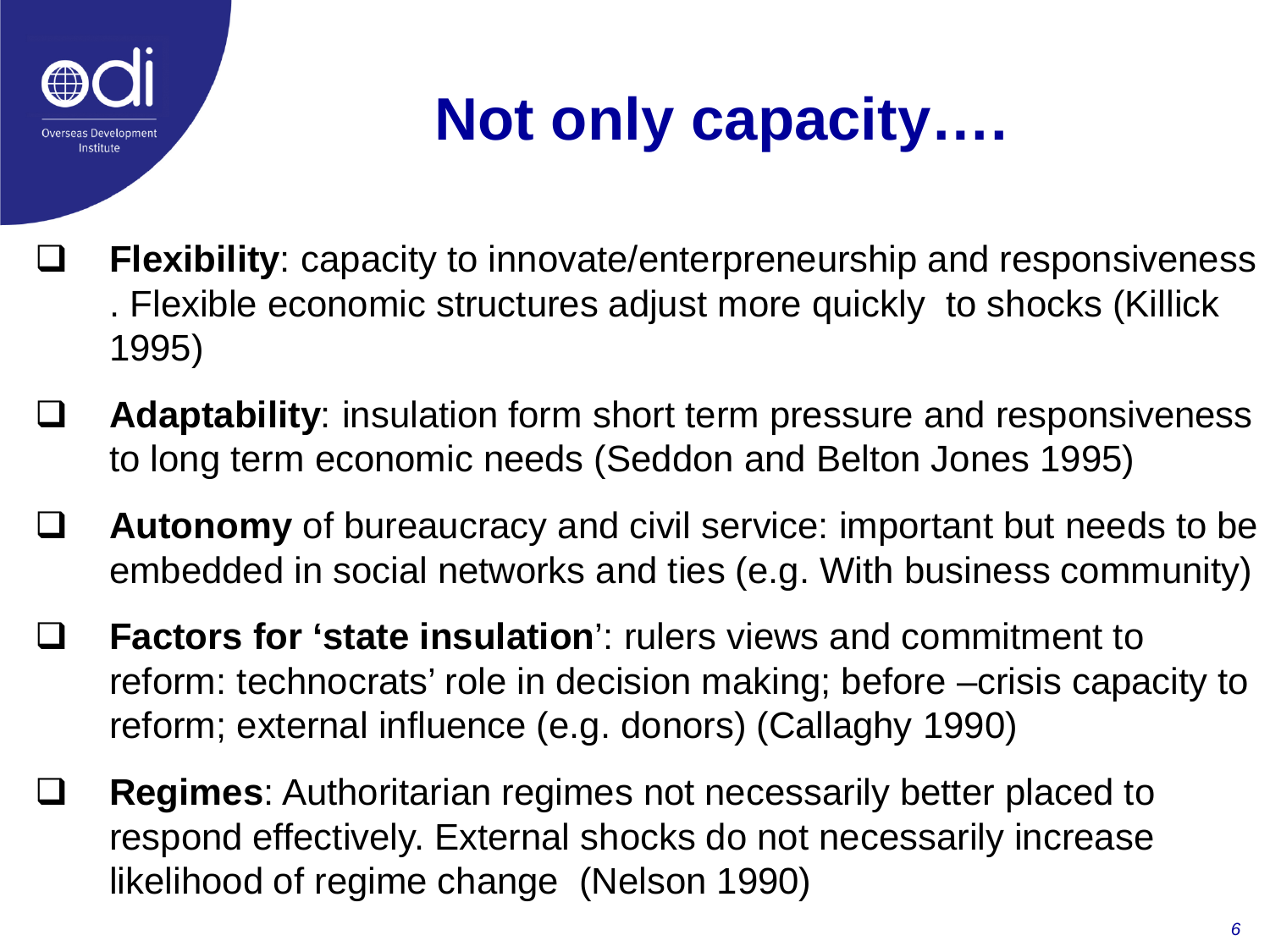

### **Still to do…**

□ Focus on role of political incentives and settlements at play in practice

**□ Focus on specific institutions and actors' roles** 

 $\Box$  In general; how in practice state capacity and political incentives influence response in specific countries

□ Measures of state capacity?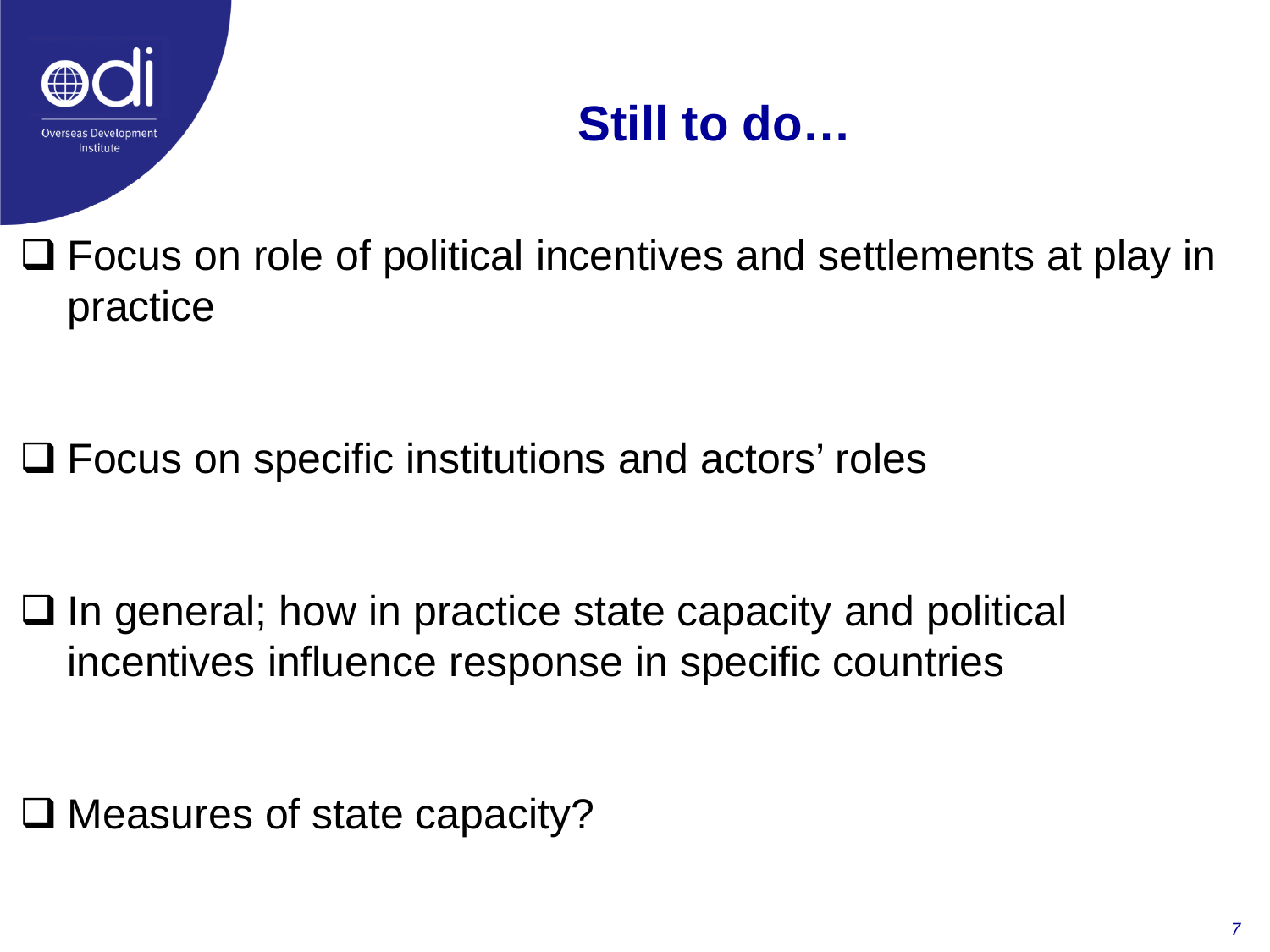

# **The effects of the global financial crisis on developing countries (1)**

- Developing countries severely hit.
- Economic growth dropped from 13.8% in 2007 to 6.1% in 2008, 2.1% in 2009.
- **Growth effects** vary across developing regions and countries.
- Main transmission belts:
	- 1. private capital flows;
	- 2. remittances;
	- 3. trade;
	- 4. aid.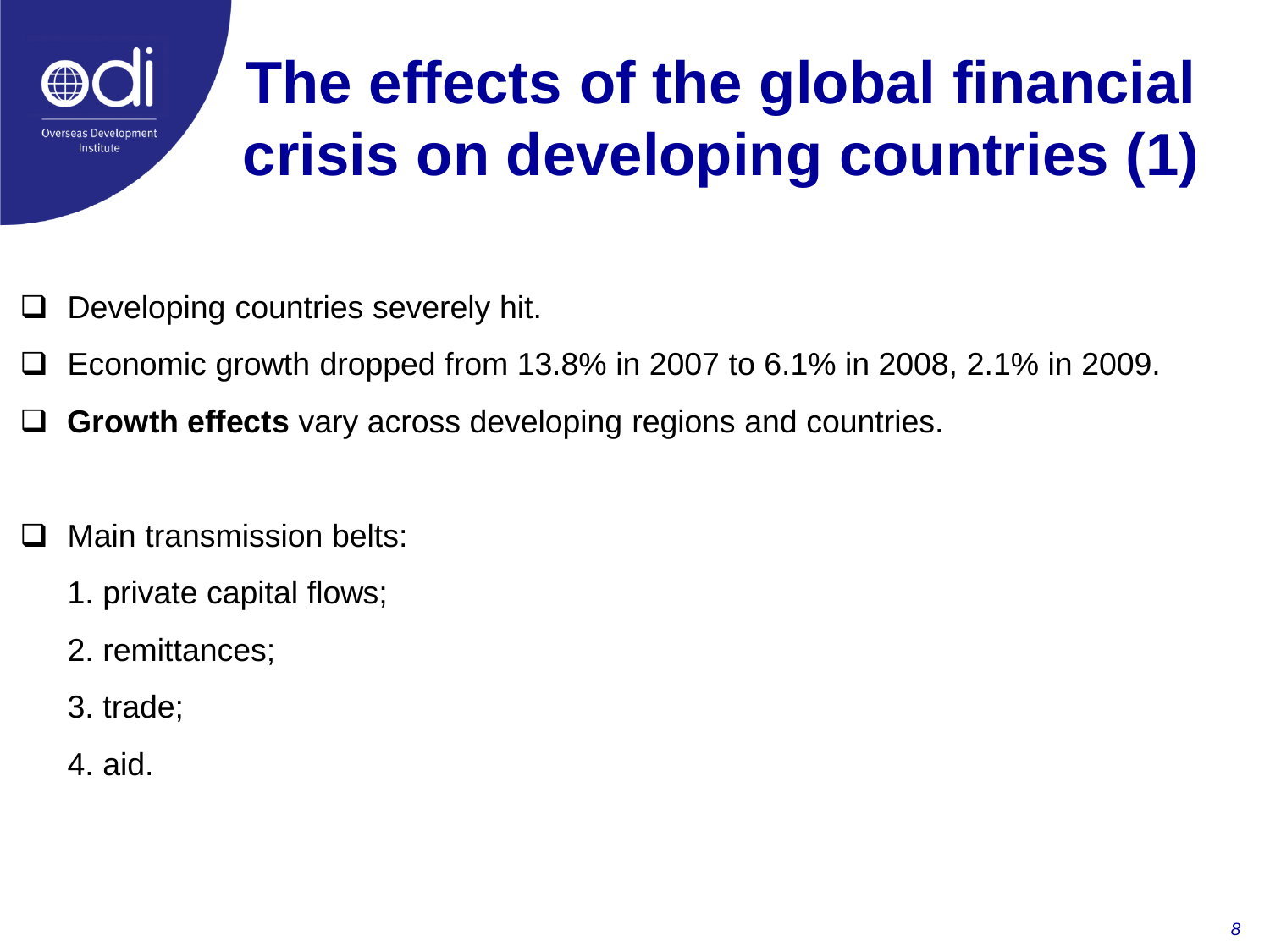

# **The effects of the global financial crisis on developing countries (2)**

#### **Private capital flows** declined from \$1.2tr in 2007 to \$363bn in 2009.

 $\rightarrow$  financially more open countries affected more.

**Remittances** fell by 6.1% in 2009.

 $\rightarrow$  countries dependent on remittances from developed countries or informal migrants hit harder (Cambodia, Uganda, Bolivia).

**Trade** declines visible in a wide range of countries and sectors.

 $\rightarrow$  countries with high trade openness, exports concentration, dependence on crisis-hit markets affected more.

Scarce evidence of significant **aid** pullout from developing countries.

 $\rightarrow$  countries highly dependent on aid more at risk (Benin, Ghana, Cambodia).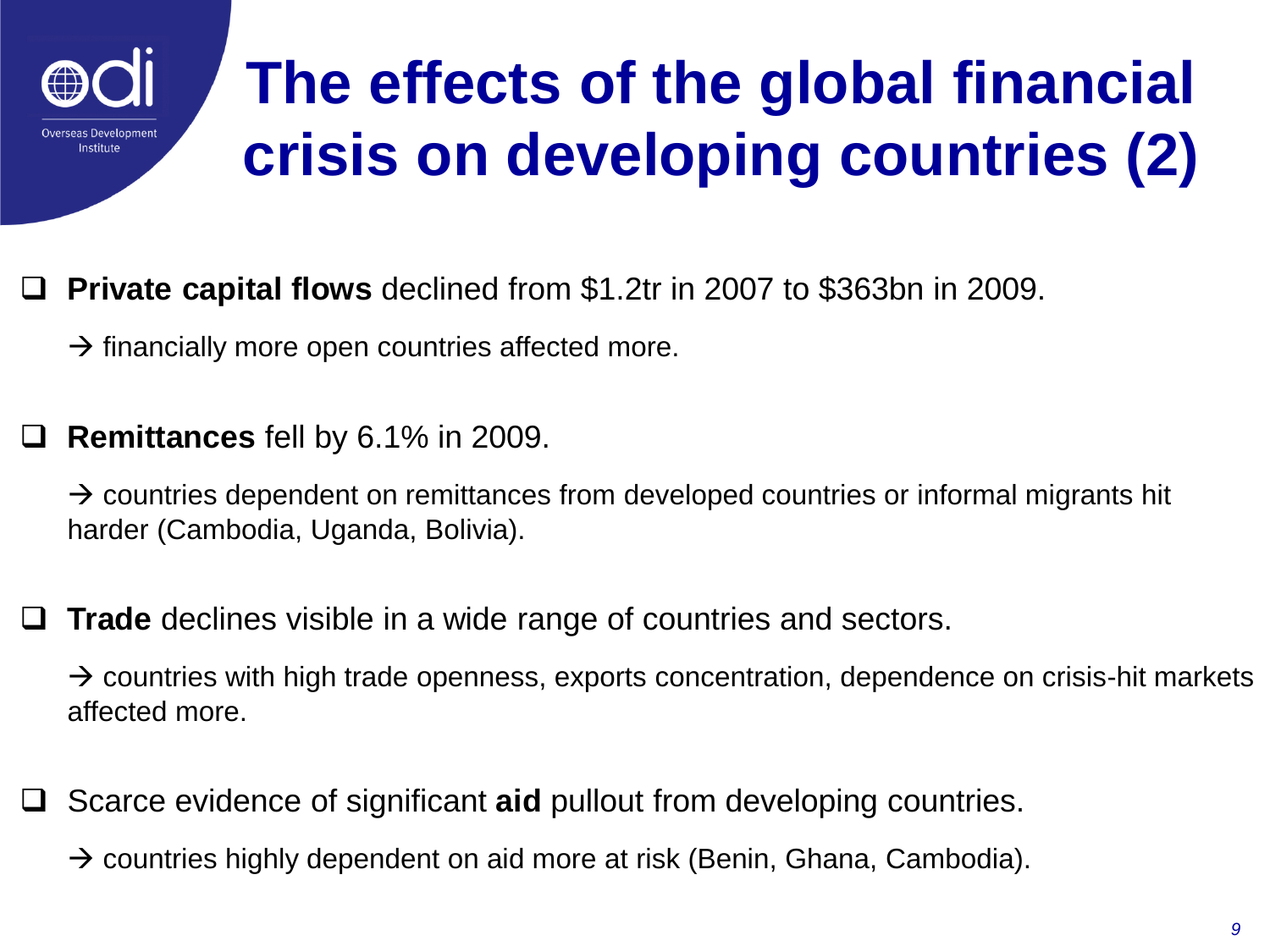

# **The effects of the global financial crisis on developing countries (3)**

**Implications on poverty reduction**:

89 million people to be living below \$1.25 a day by 2010.

#### On **employment**:

- $\rightarrow$  global number of unemployed to increase by 34 million in 2009;
- $\rightarrow$  effects mostly apparent in garment and mining sectors (Bangladesh, DRC);
- $\rightarrow$  women severely hit (Kenya, Cambodia).
- On **political stability** through:
	- (i) citizen discontent (Mexico, Kenya, Zambia);
	- (ii) consolidation of power by governments (Venezuela, Russia).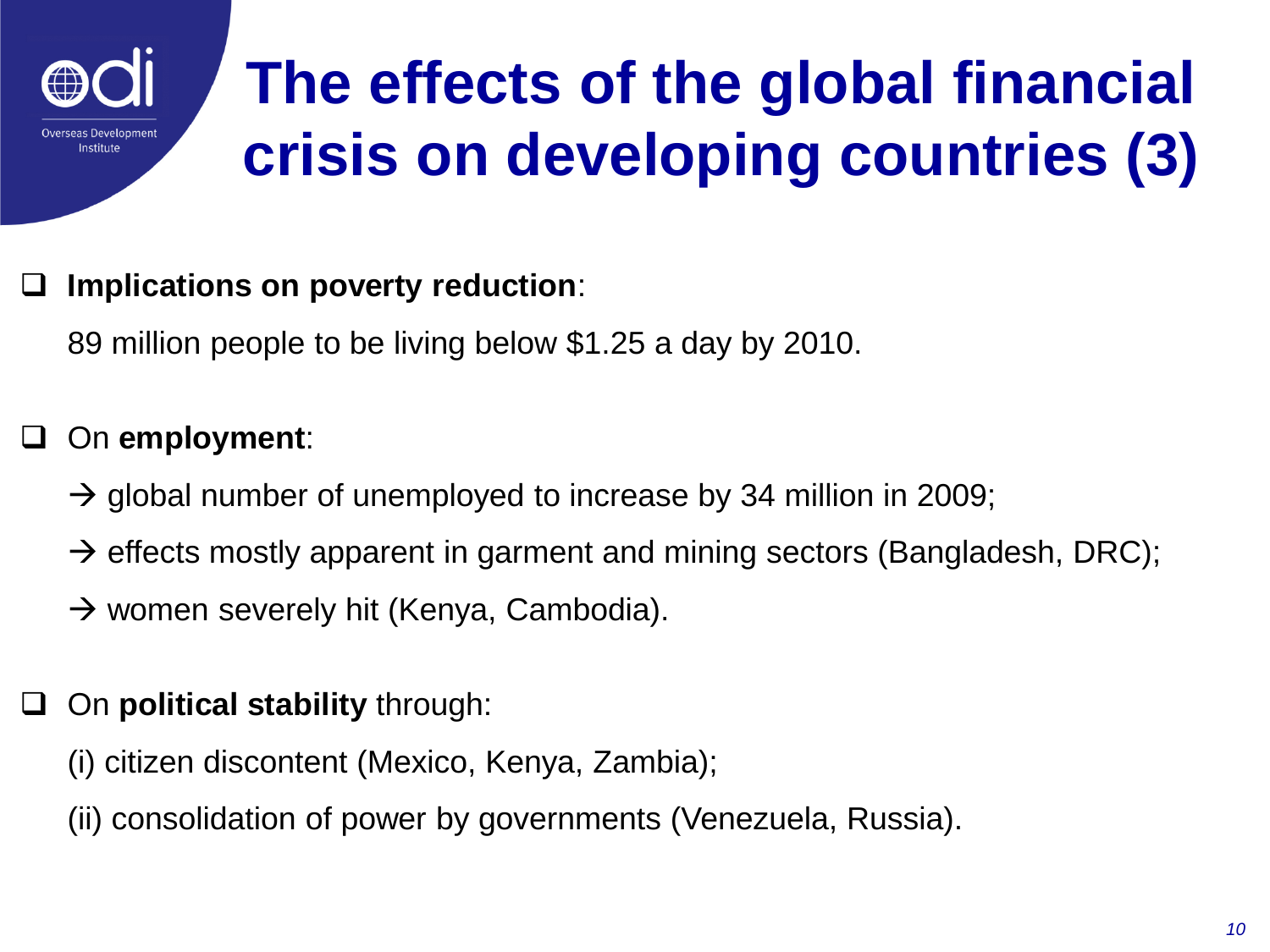

## **Policy responses to the crisis**

#### **Fiscal policies**:

stimulus packages, most with a focus on infrastructure investments.

#### **Monetary policies**:

interest rates cuts, changes in reserve requirements, etc.

#### **Social protection**:

little evidence of adequate responses.

#### **Institutional arrangements**:

co-ordination mechanisms between governments and Central Banks, consultative mechanisms, social dialogue, crisis task forces.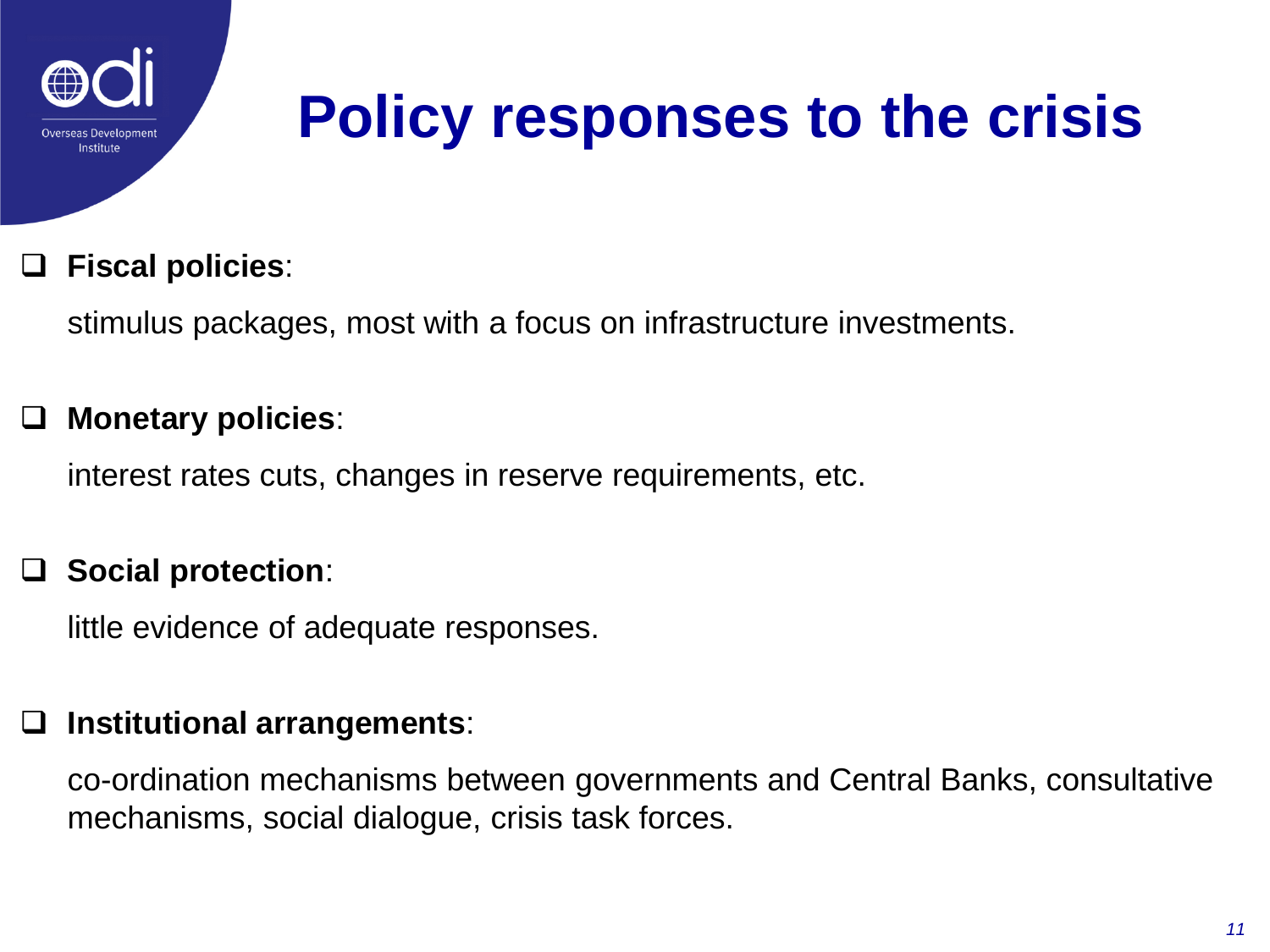

### **Economic, political & governance challenges in crisis responses**

The ability (and speed) to respond depended on:

#### **Fiscal space**:

three quarters of vulnerable countries have limited fiscal space (Ethiopia, Sudan, Zambia).

#### **Governance factors (institutional, administrative and technical capacity)**:

one quarter of vulnerable countries has weak institutional capacity (Sudan, Uganda, Kenya).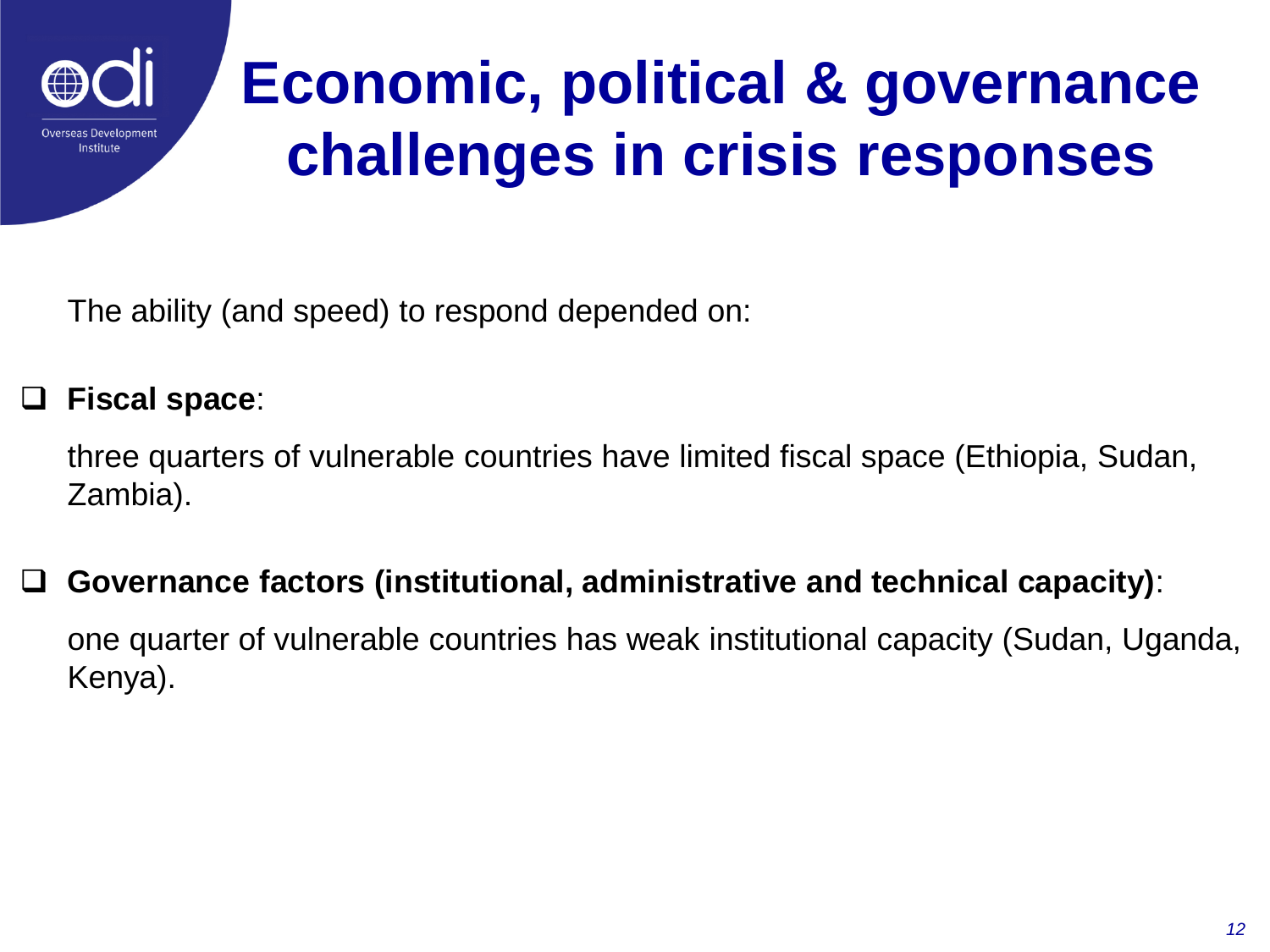

### **Example 1: Tanzania**

- $\Box$  Government initially tried to sell the idea that economy was unaffected by the crisis. With secondary effects authorities **adopted effective urgent policy interventions**.
- Biggest fiscal stimulus package in SSA (6.4% of its GDP), because of **large fiscal space**.
- **Accommodating monetary policy** implemented to facilitate bank financing of the private sector.
- **Social protection**: government has provided cushion by allocating Tsh20 billion in the FY2009/10 budget to ensure food at a reasonable cost.

#### Governance factors and state capacity:

- **Effective institutional arrangements**: consultative mechanisms between the MoF, Central Bank and other stakeholders in March 2009 leading to a special rescue package.
- **Political willingness, capacity and good institutions**. Only exception a rather weak monitoring system of the impact on the real sector.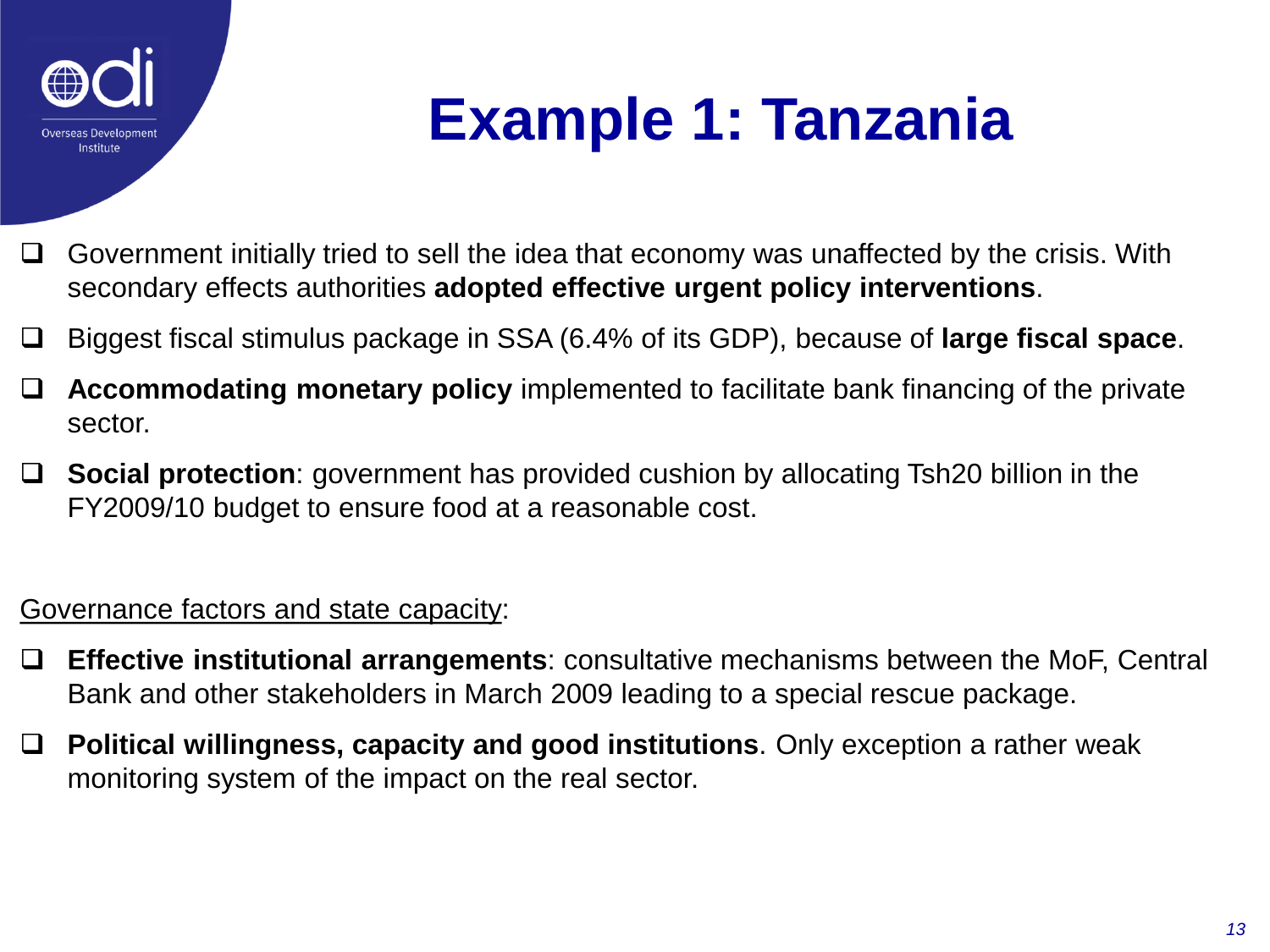

## **Example 2: Bangladesh**

- Authorities were **able to respond effectively but sometimes slowly**.
- Three fiscal stimulus packages, notwithstanding **modest fiscal space**.
- □ Central Bank safeguarded forex reserves by withdrawing 90% of total investment from international banks perceived at risk; appropriate decisions taken on exchange rate and money supply.
- **Social protection** coverage extended.

Governance factors and state capacity:

**Effective institutional arrangements** implemented:

 $\rightarrow$  social dialogue;

 $\rightarrow$  crisis task force suggesting measures to support garments and shipbuilding sectors.

 Slow policy responses because of **technical and implementation constraints** (weak analytical and research capacity of MoF, limited availability of up-to-date data).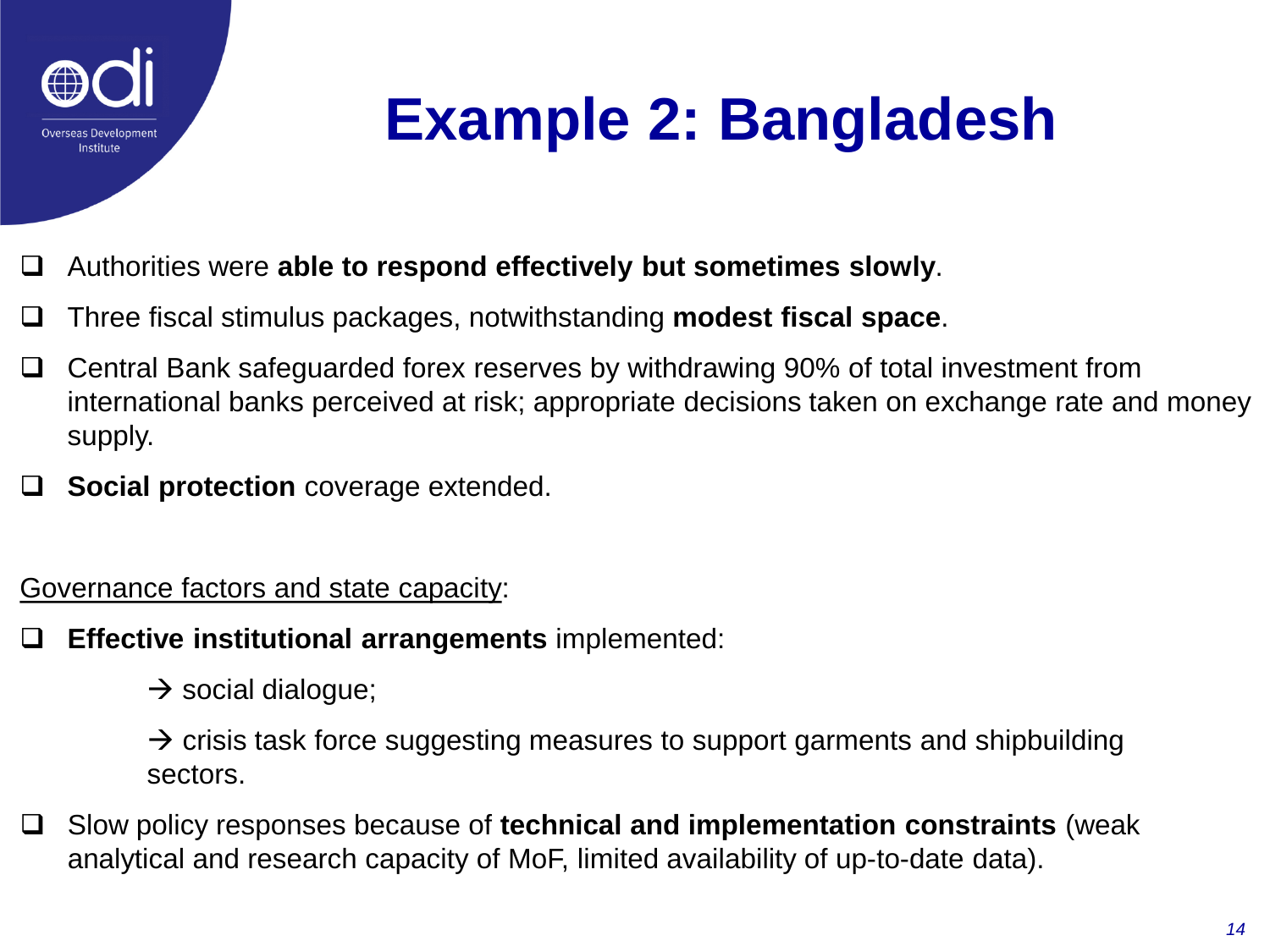

### **Example 3: Sudan**

- Government was **slow to respond** ("wait and see" strategy).
- Not able to adopt fiscal stimulus, because of **small fiscal space**.

#### Governance factors and state capacity:

- **Institutional arrangements** implemented: coordination mechanisms between MFNE and Central Bank to examine possible crisis effects on economy and provide government with policy options.
- Slow adoption and implementation of policy responses because of **weak research and analytical capabilities** within Central Bank, MFNE, presidency.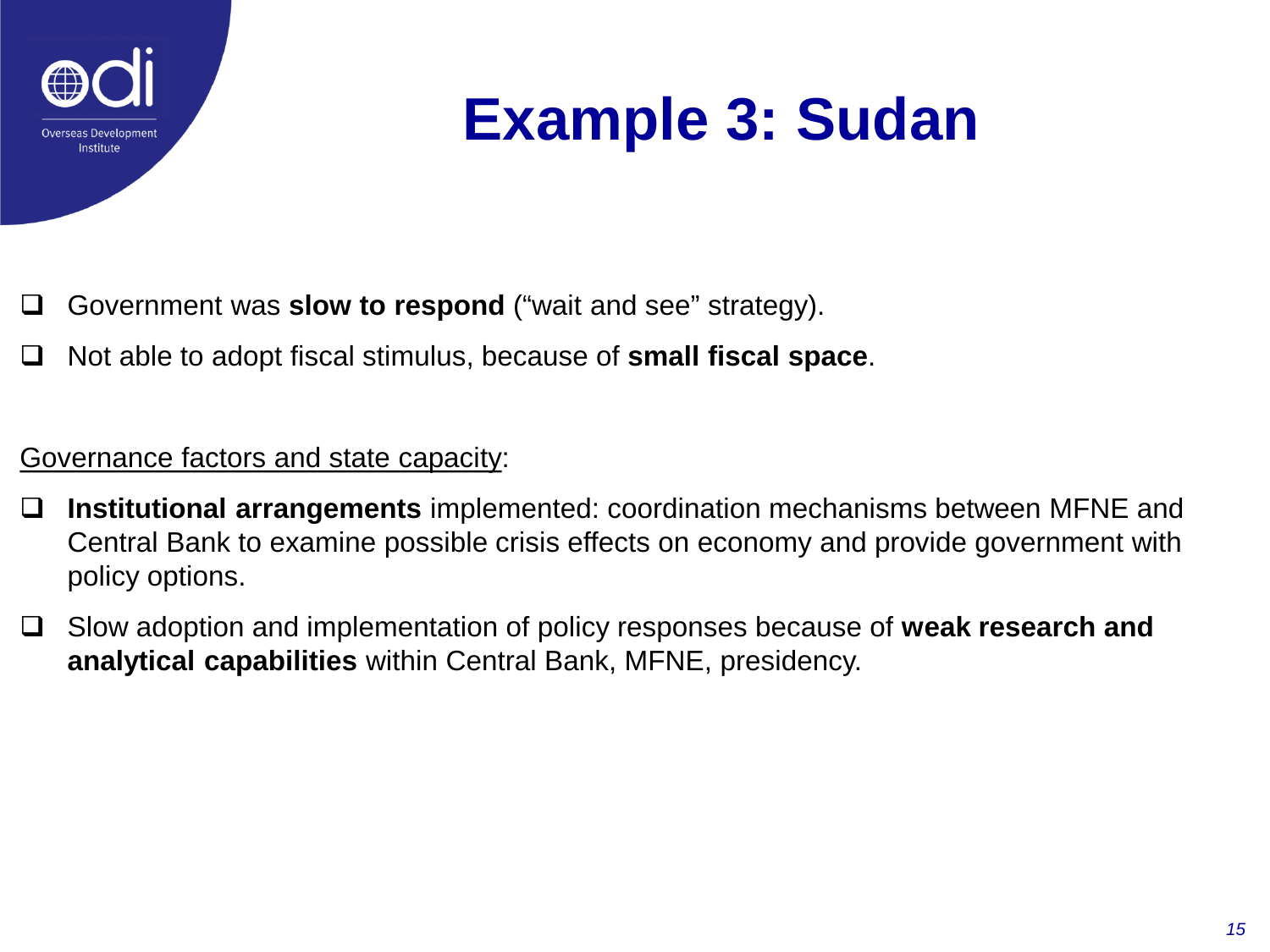



- $\Box$  Crisis effects vary across countries.
- $\Box$  Partly due to different ability to design and implement policy responses.
- Fiscal space matters. So good institutions in managing finances are important.
- □ Governance factors matter for enacting quick and effective policy measures.
- Flexible institutions are important in dealing with crisis.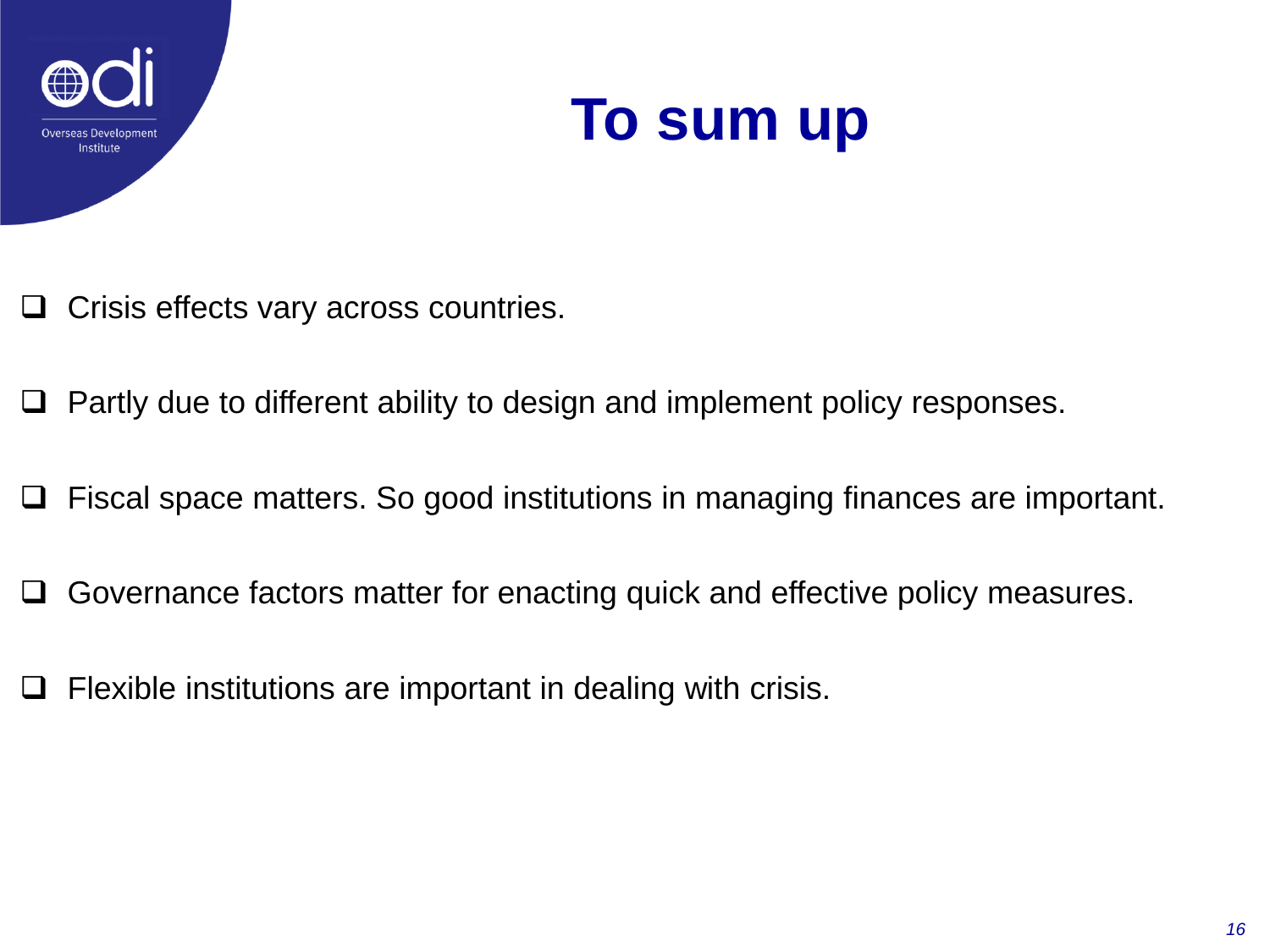

### **Implications**

**□ Governance matters but don't quite know how...** 

What makes flexible institutions?

■ Need to consider how far concept of resilience extends to governance and political factors

 $\Box$  Relationship between different forms of capacity (e.g. technical and political) key to better understand how response likely to be affected